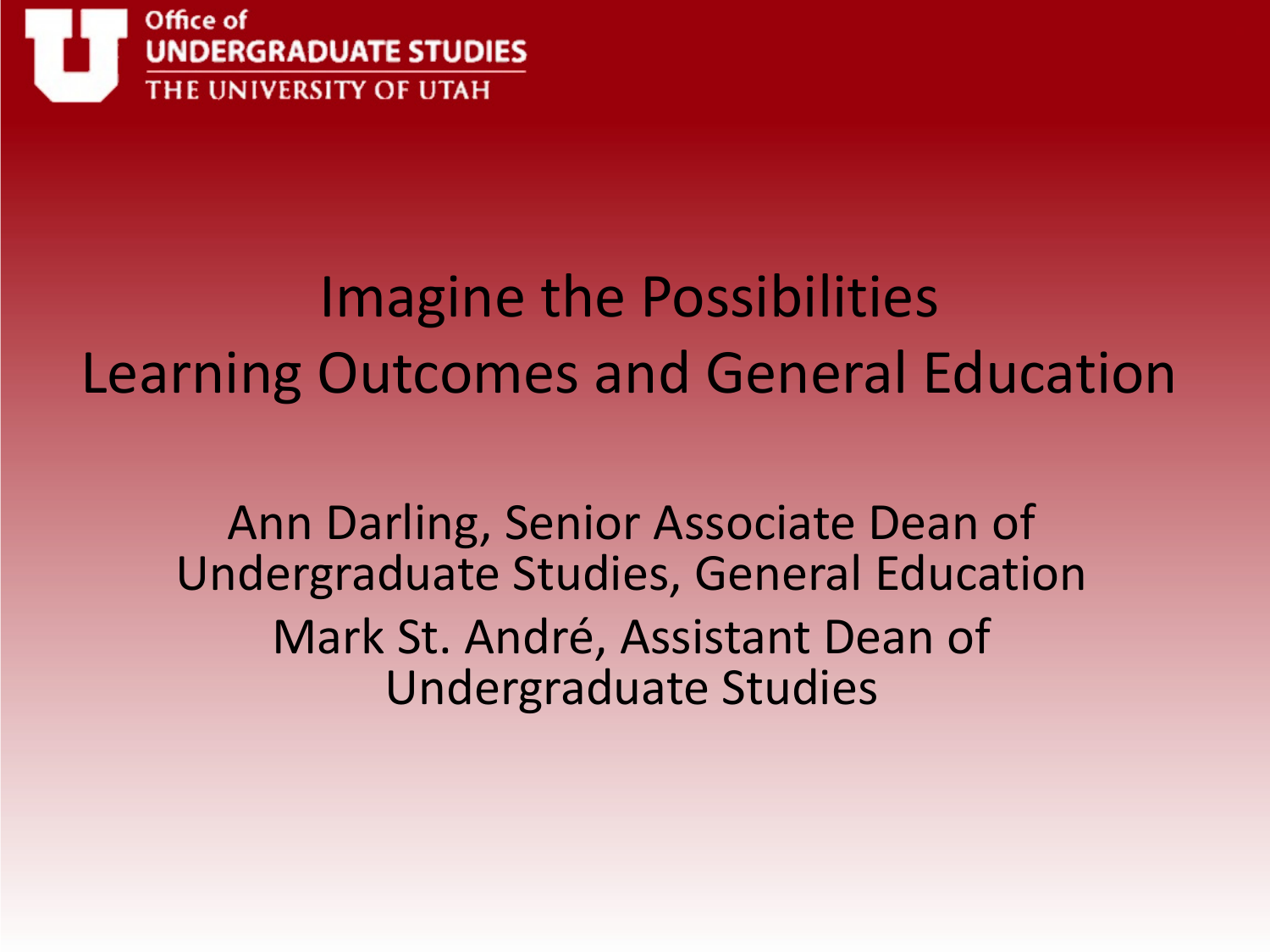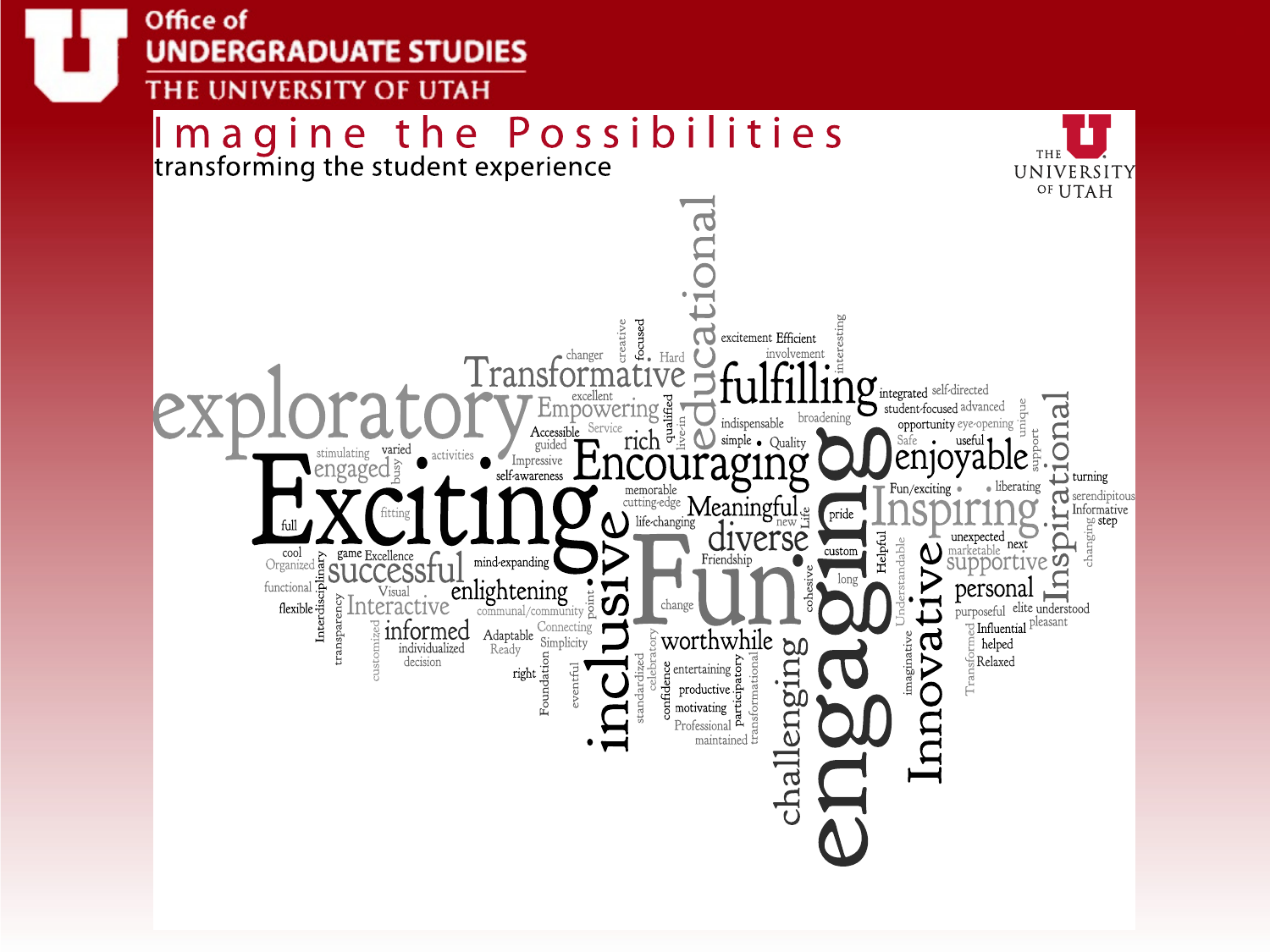UNDERGRADUATE STUDIES NIVERSITY OF U Imagination Initiatives Graduating Students Who Are Ready to Make a Difference

- Exceptional Student Experience
- Integrative Minors
- Best Practices

Office of

• Task Force to Re-Imagine General Education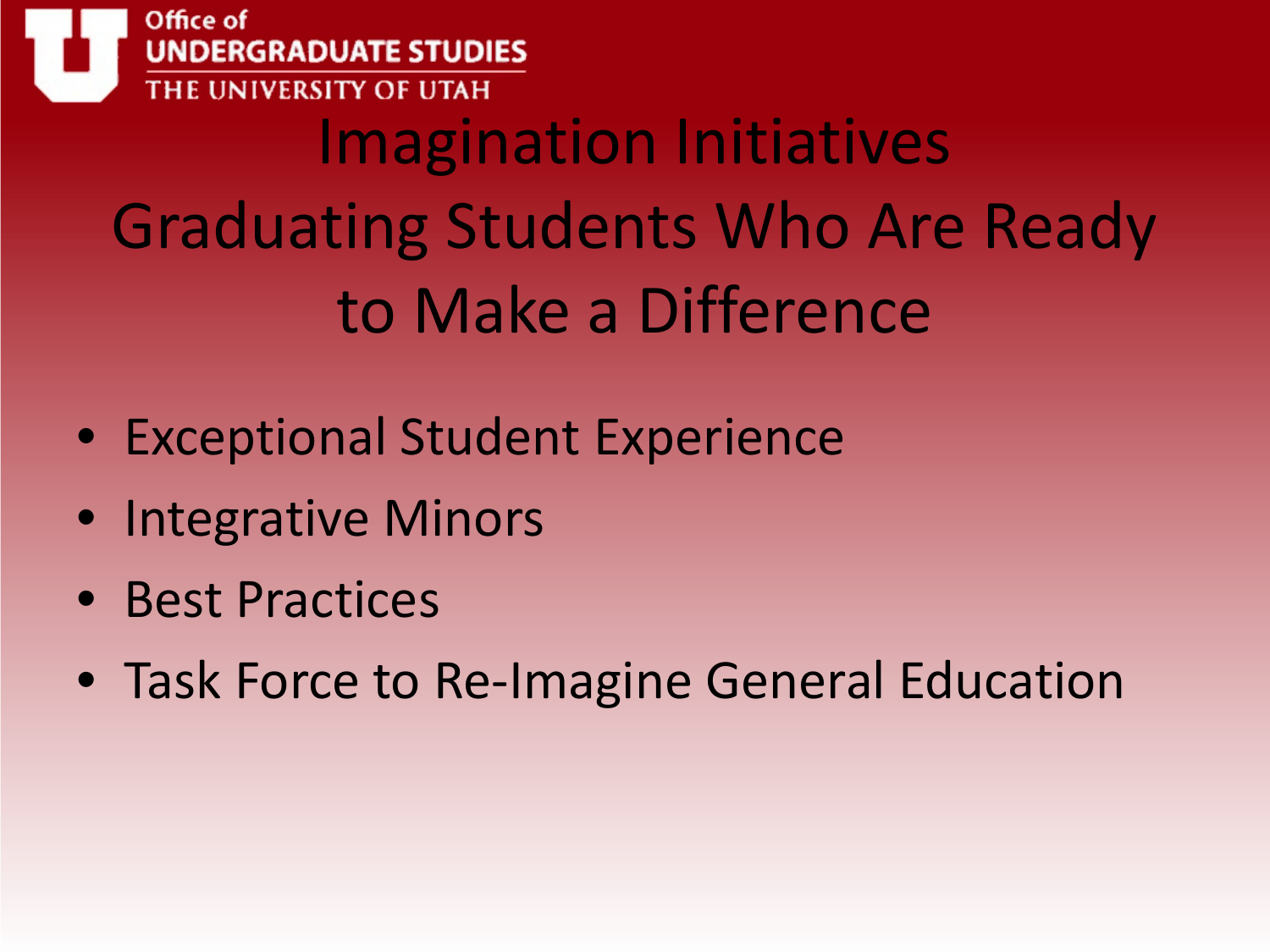

# Imagine the Possibilities

The Office of Undergraduate Studies needs your ideas about how to transform our general education program.

You are invited to a special Town Hall meeting designed to engage faculty, staff, and students in transformative conversations about general education.

Monday, October 17, 12:00 PM Union—Panorama East (lunch provided)

Wednesday, October 19, 8:00 AM

Marriott Library—Gould Auditorium (light breakfast served)

We hope you can attend one of these meetings. As someone with a demonstrated commitment to undergraduate education, we value your input.

Please RSVP to f.cardenas@utah.edu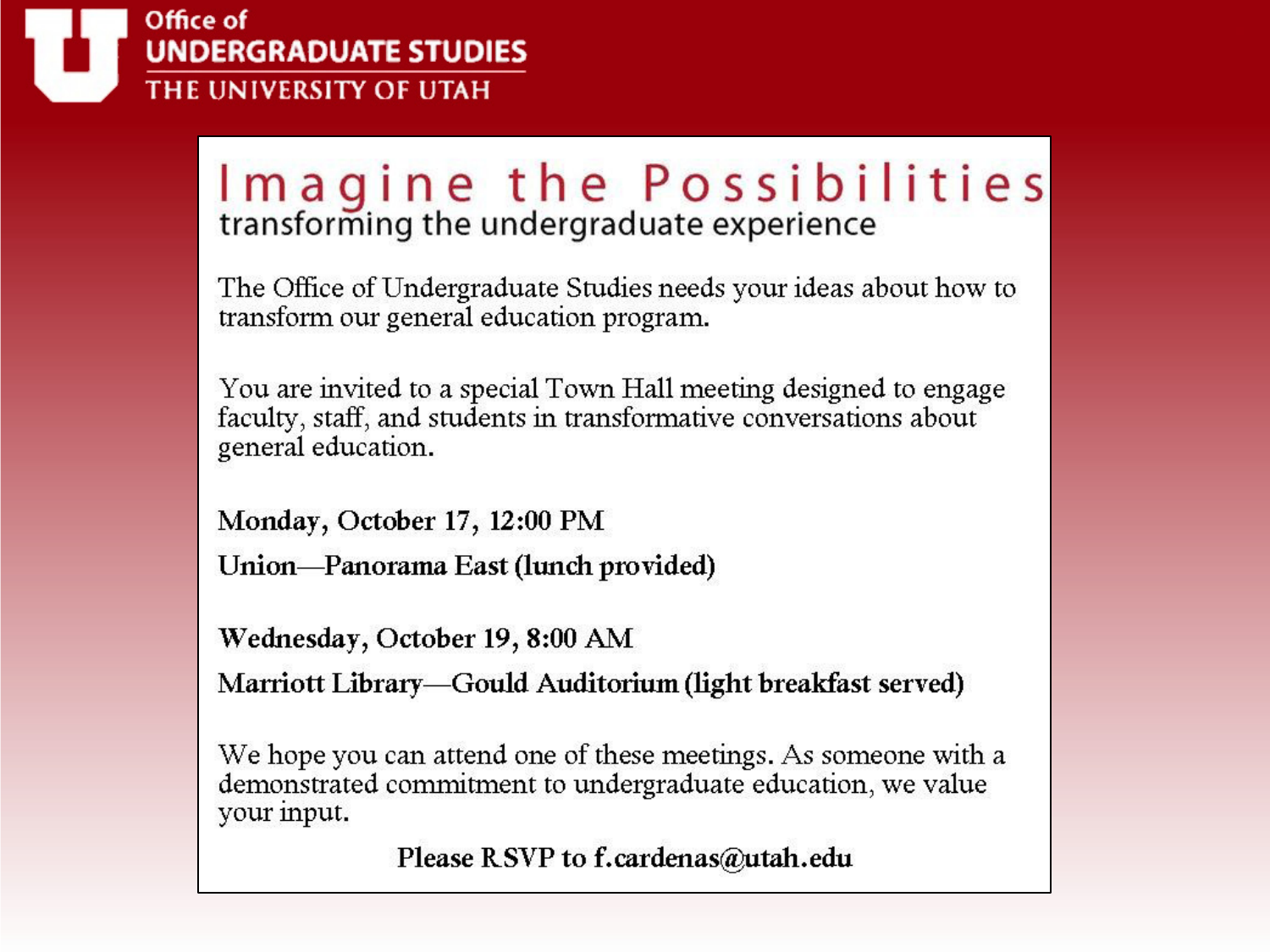

### Task Force to Re-Imagine General Education presents…

#### • Eric Liu

 $-$  "Imagination in a 21st Century Education": November 30: 5:30 – 7:00; Dumke Auditorium, Marriott **Library** 

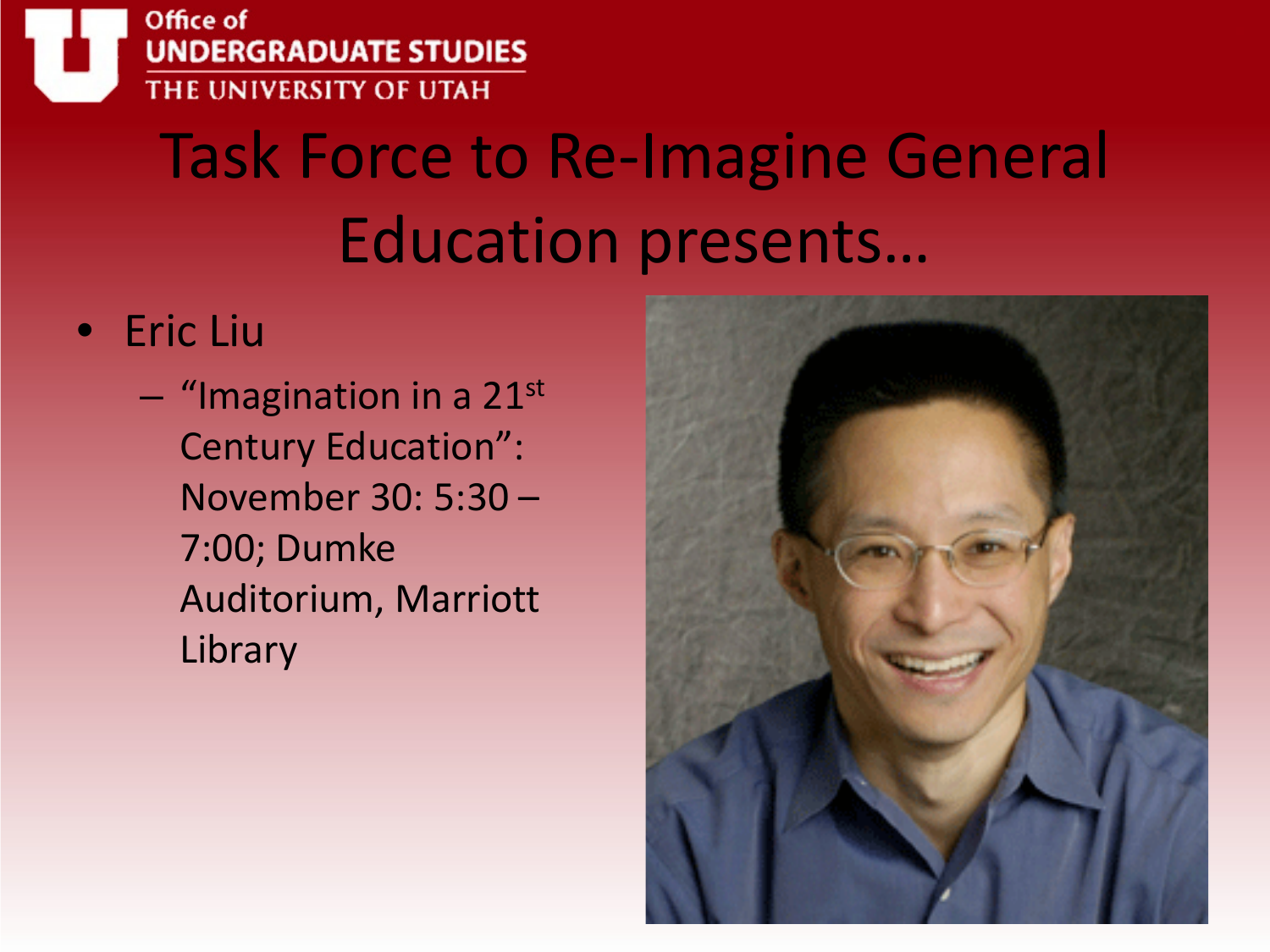

### What are learning outcomes?

Learning outcomes help us create common ground understanding about student success.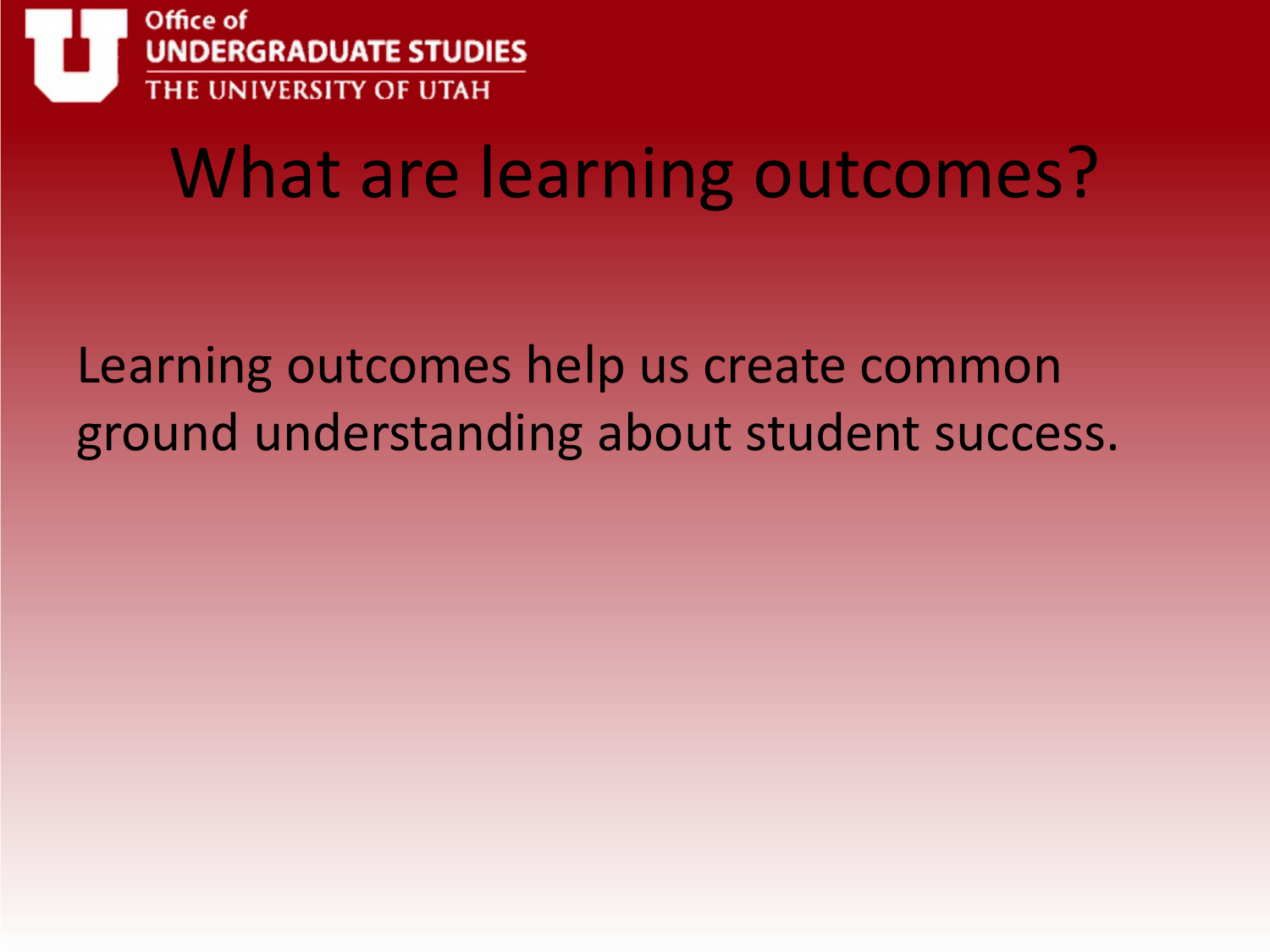

### General Ed Learning Outcomes, pt 1

#### **A. Knowledge of Human Cultures and the Physical and Natural World**

1. Knowledge of human cultures and the physical and natural world through study in the sciences and mathematics, social sciences, humanities, histories, languages, and the arts

*Focused by engagement with big questions, both contemporary and enduring*

#### **B. Intellectual and Practical Skills, including**

- 2. Inquiry and analysis
- 3. Critical thinking
- 4. Creative thinking
- 5. Written communication
- 6. Oral communication
- 7. Quantitative literacy
- 8. Information literacy
- 9. Teamwork
- 10. Problem solving

*Practiced extensively, across the curriculum, in the context of progressively more challenging problems, projects, and standards for performance*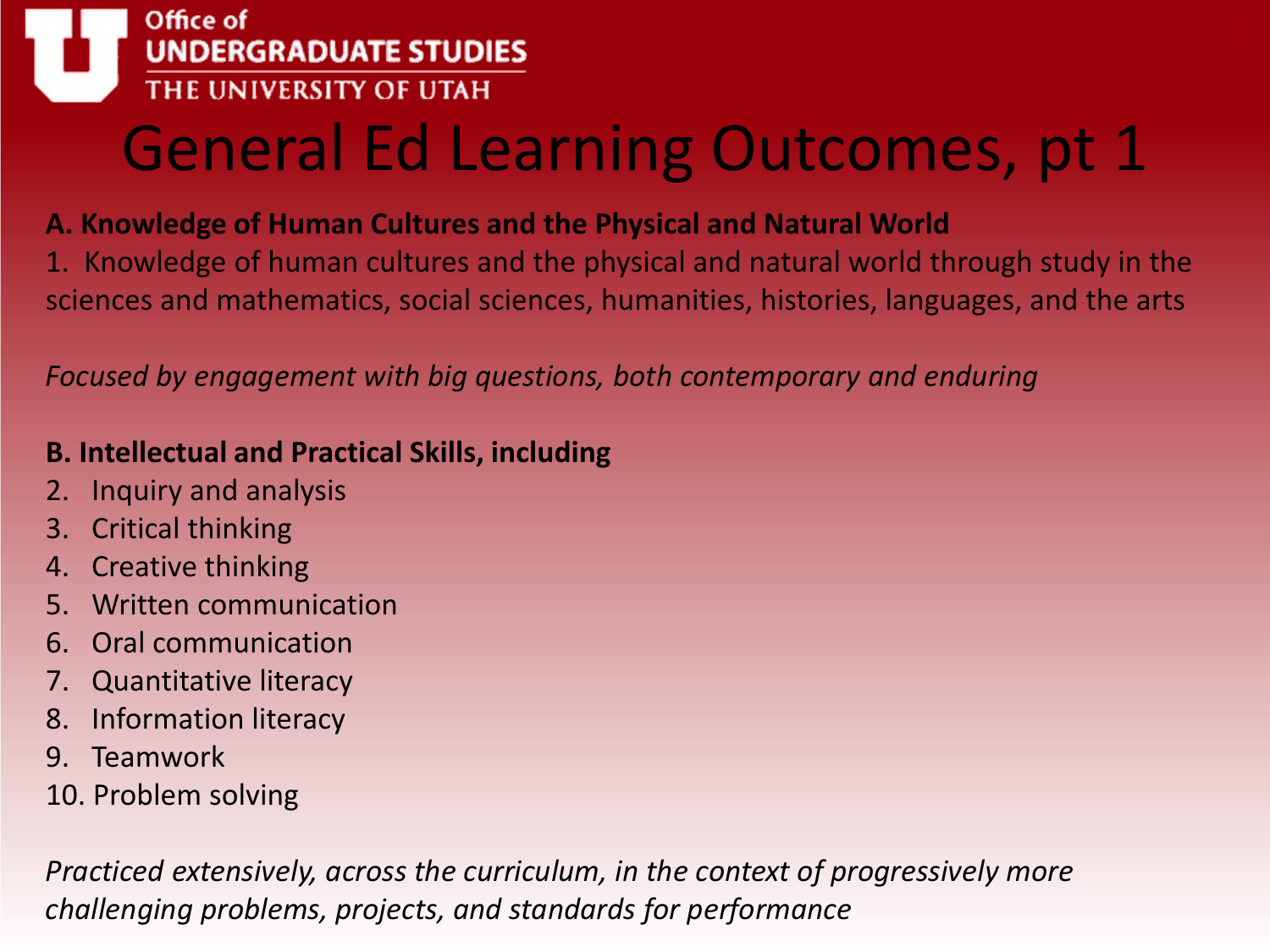

### General Ed Learning Outcomes, pt 2

#### **C. Personal and Social Responsibility, including**

- 11. Civic knowledge and engagement
- 12. Intercultural knowledge and competence
- 13. Ethical reasoning and action
- 14. Foundations and skills for lifelong learning

*Anchored through active involvement with diverse communities and real-world challenges*

#### **D. Integrative Learning**

15. Integrative learning, including synthesis and advanced accomplishment across general and specialized studies

*Demonstrated through the application of knowledge, skills, and responsibilities to new settings and complex problems*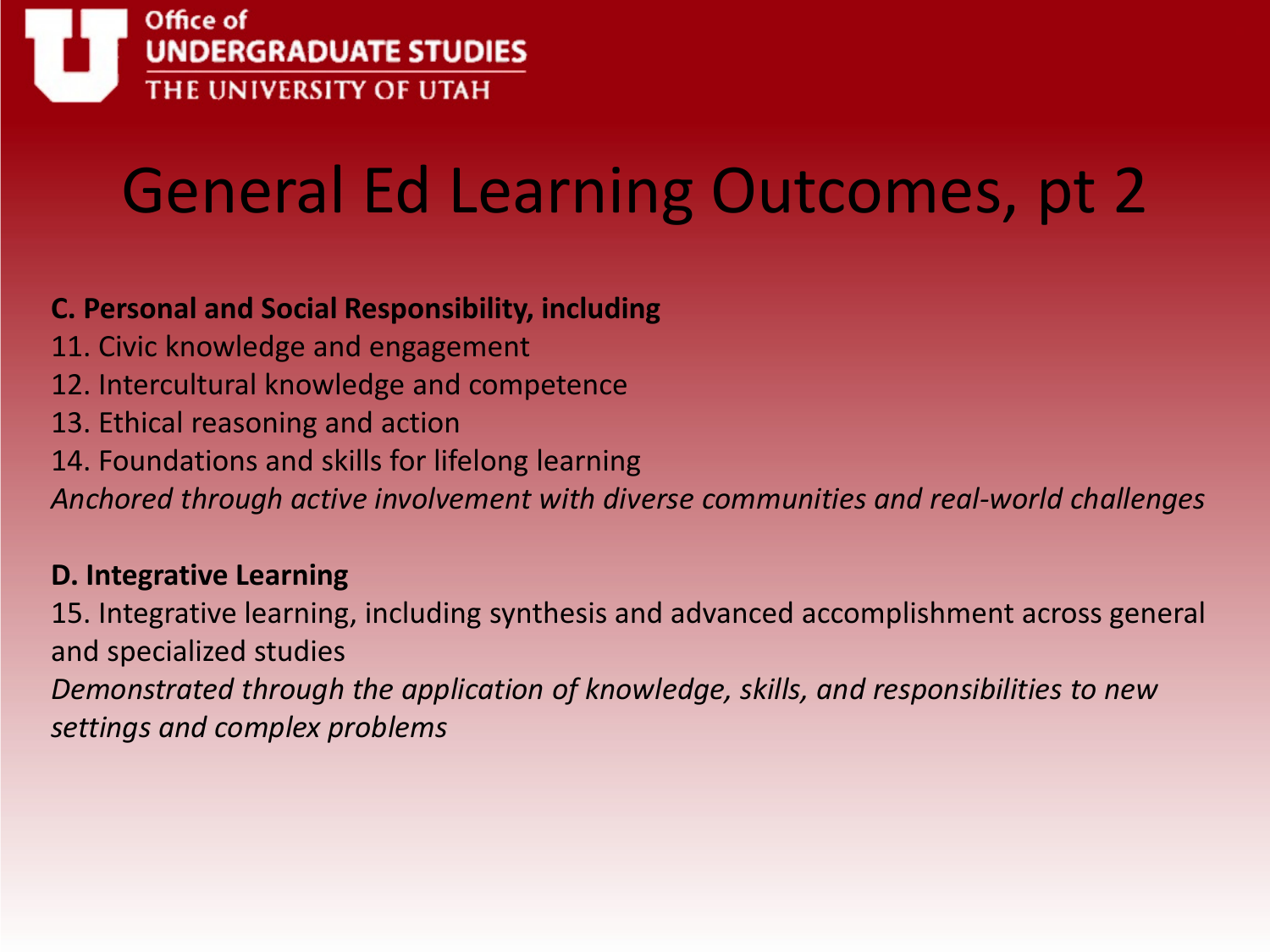

### Learning Outcomes in Gen Ed

- Approved three years ago
- Pilot tested
- Added to the Gen Ed application Fall 2009.
- 284 courses have been reviewed. Here are the outcomes selected for those courses: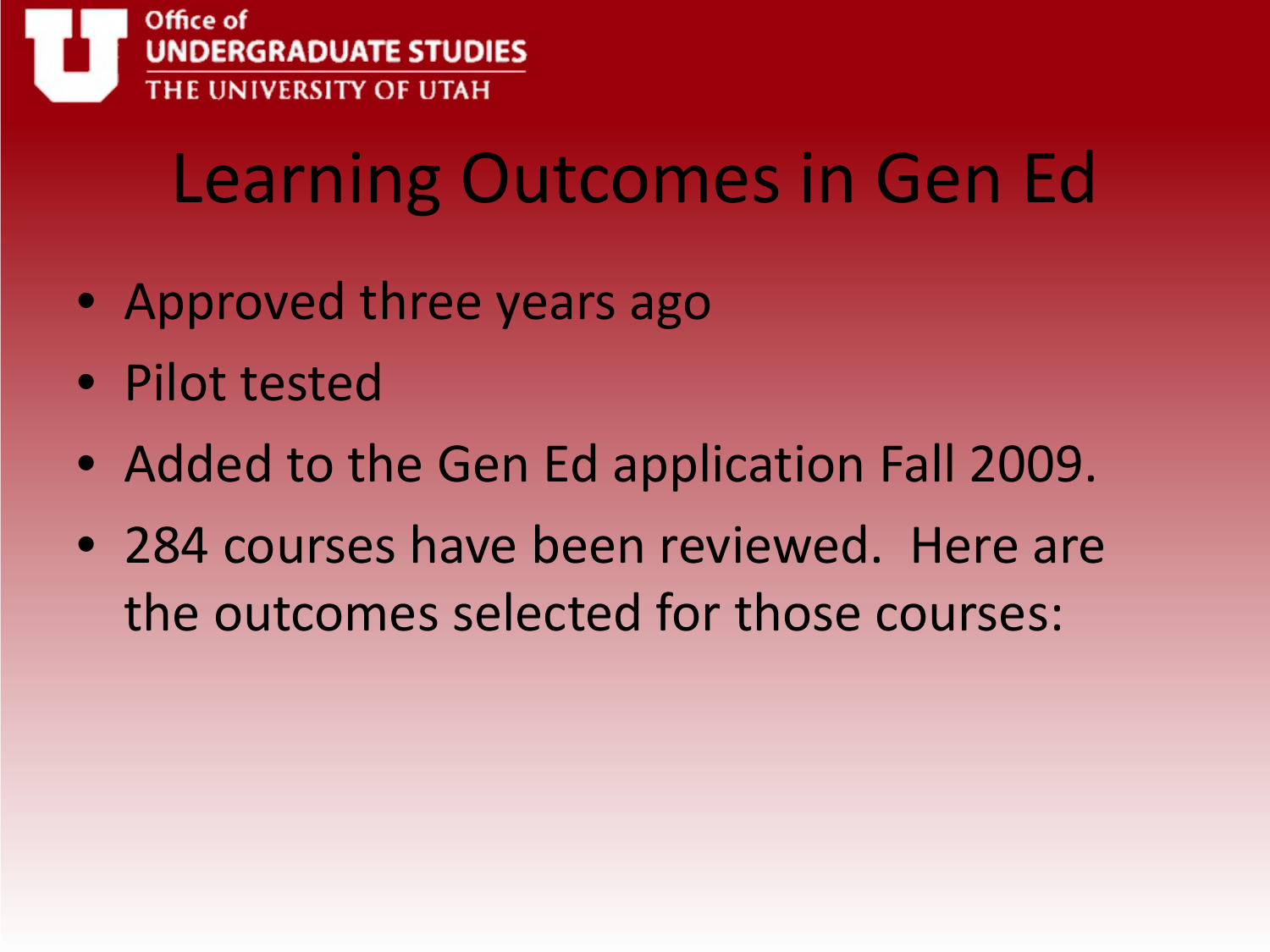#### **Percent of 284 Courses Selecting Each Outcome Fall 2009-Spring 2011**

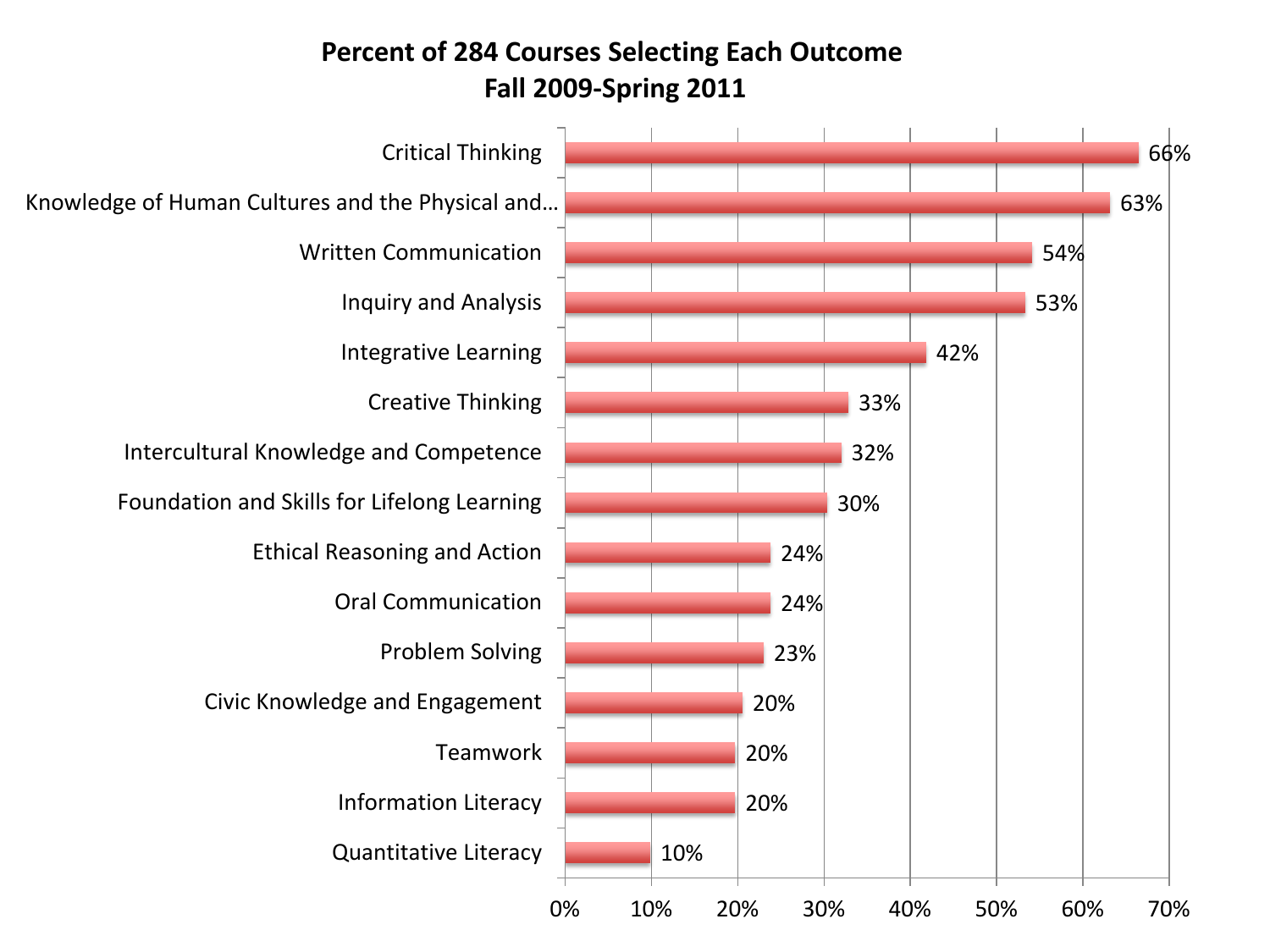

Examples of Assignments for Measuring Learning Outcomes

**1. Creative Thinking and Problem Solving**: The creative composition project is done in teams of two people (or as a solo). The task is to develop a composed music activity using rhythm, melody, and instruments.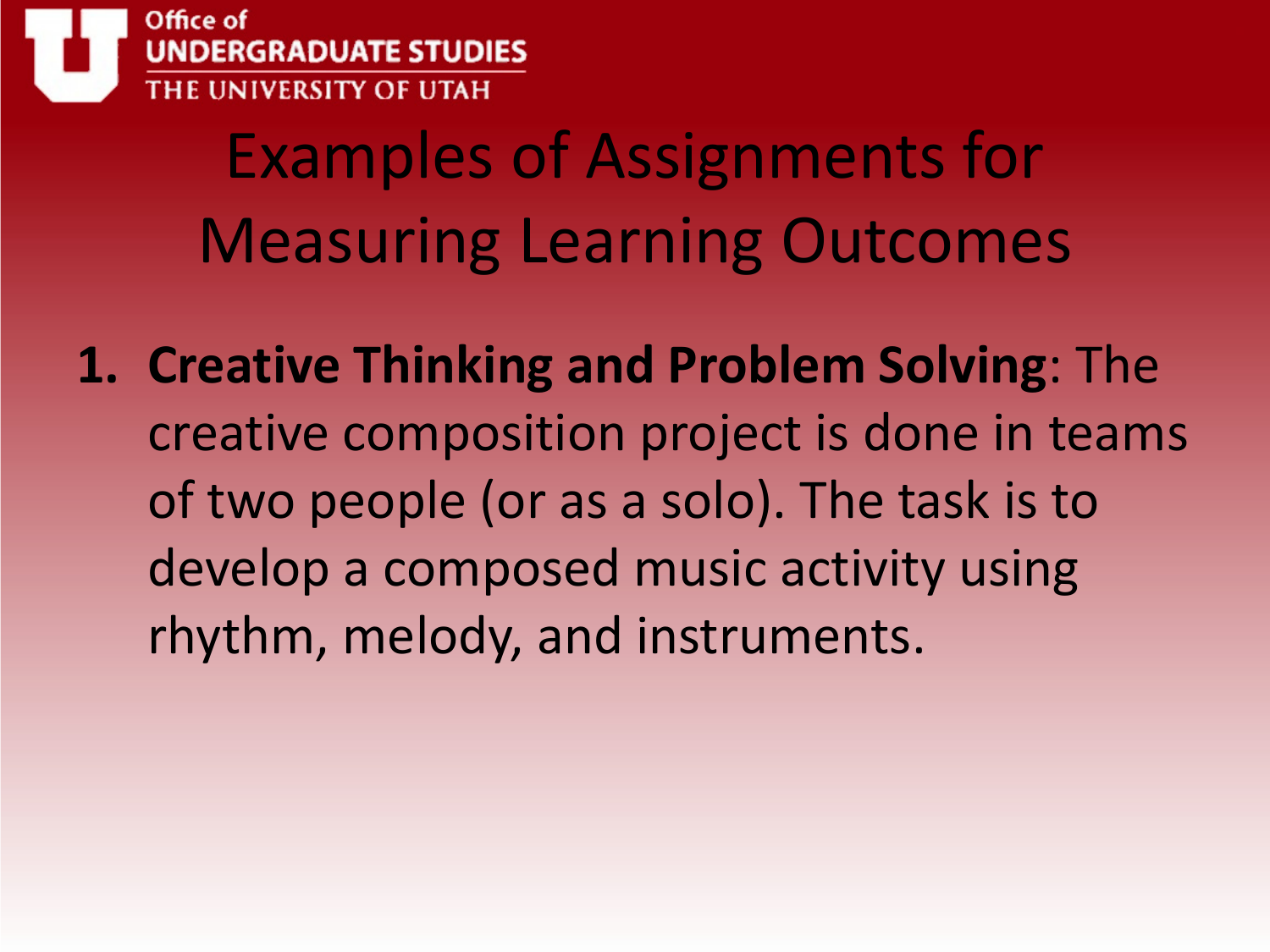

Examples of Assignments for Measuring Learning Outcomes

**2. Inquiry and Analysis, Critical Thinking**: "Students are provided pre-designed data sheets and asked to develop an ethnogram before coding observational behavior from a sample video of rhesus macaques. Students then summarize and analyze these data using descriptive statistics, compare their results to my control data, calculate inter-observer reliability, and finally interpret the results."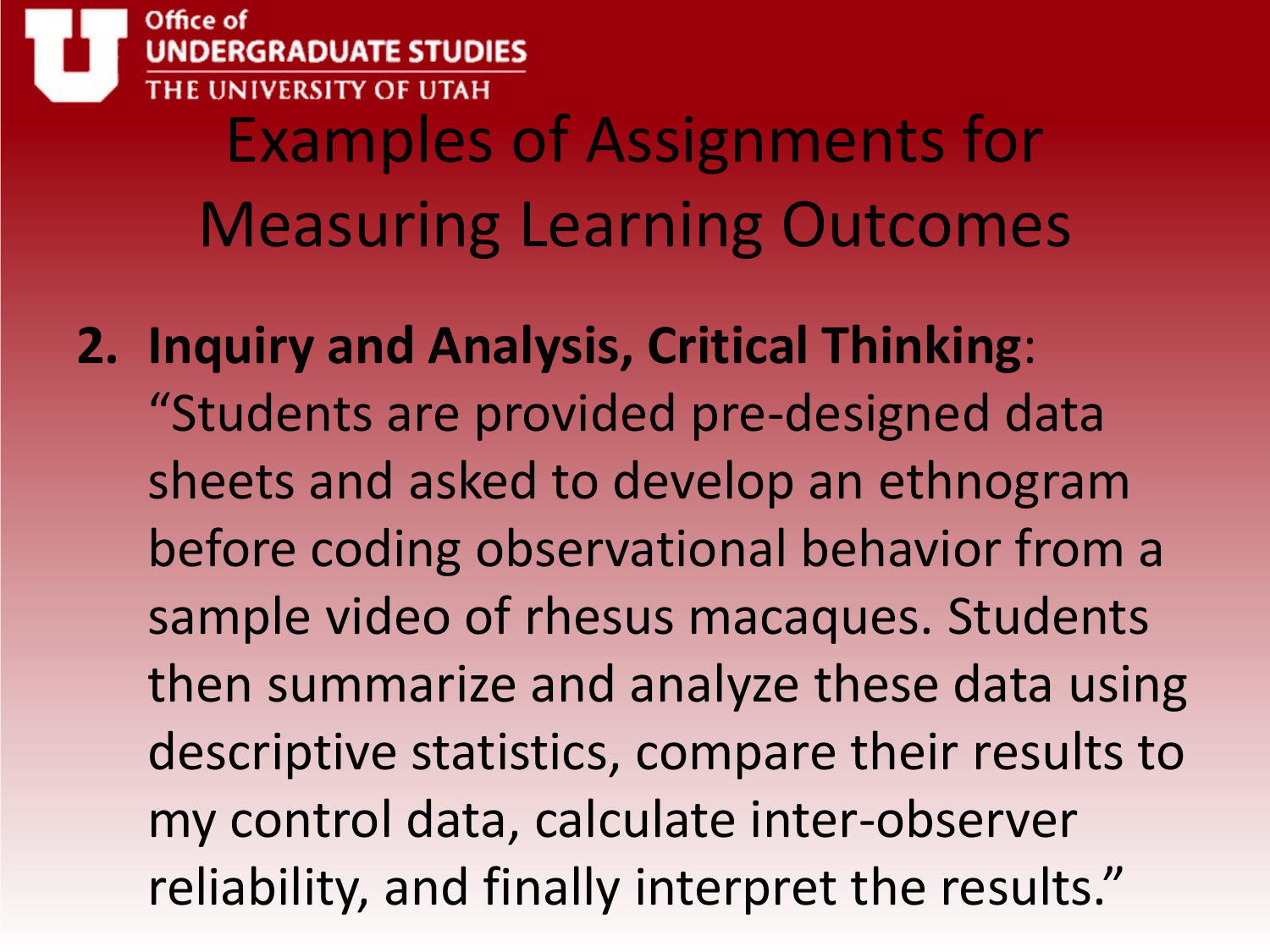#### **GRADUATE STUDIES** THE UNIVERSITY OF UTAH<br>
EXAMPLE – Integrating Learning Outcomes into Course Feedback Q's

- Outcomes built into International requirement criteria and student course evaluations.
- 1. "The course deepened my understanding of the political, economic, social and/or cultural connections between and among nations."
- 2. The course provided me with new ways of thinking about contemporary international issues or the relevance of historical approaches to these issues.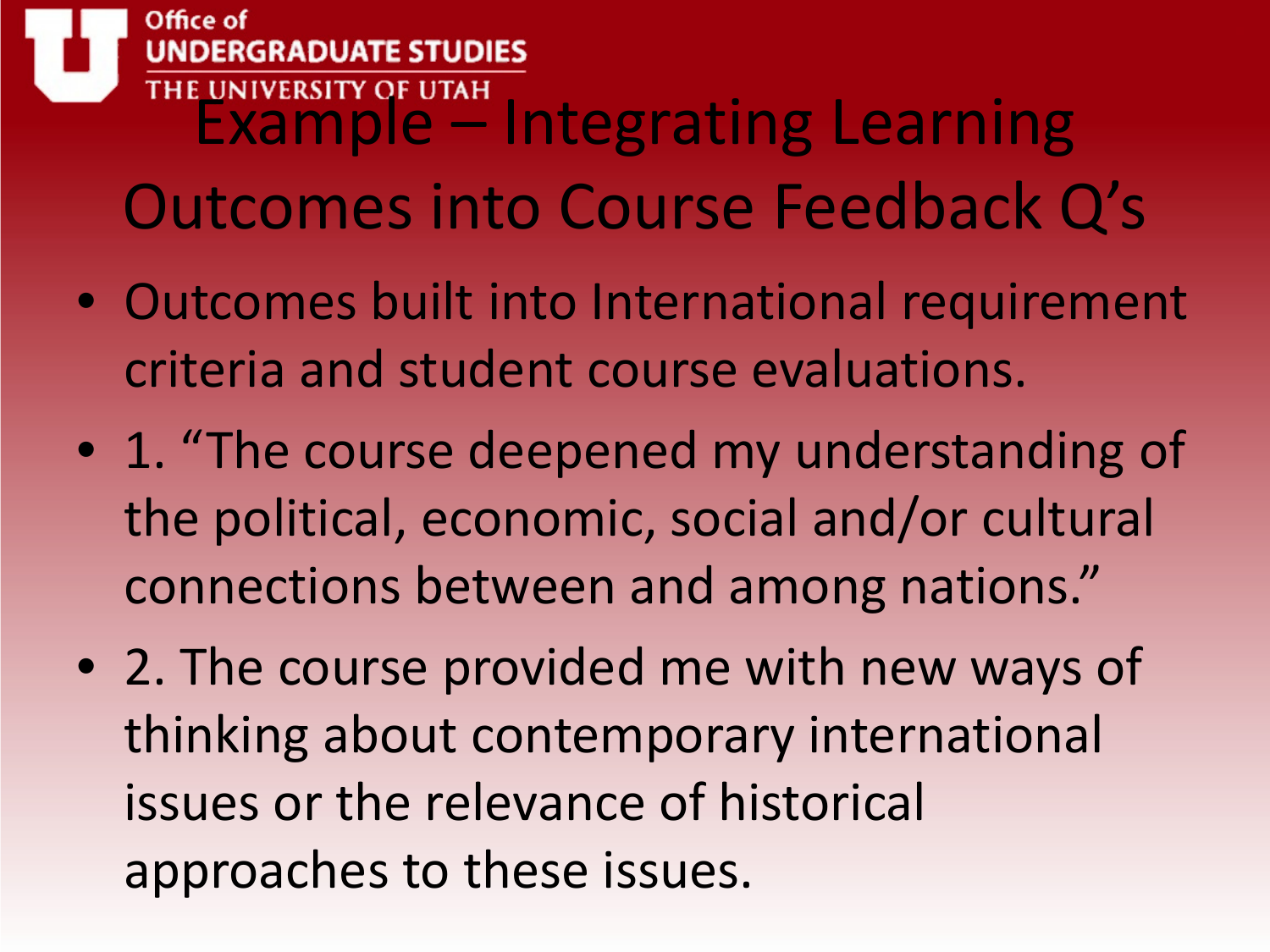

## Moving Forward

- This process puts us in an excellent starting position.
- We are here to respond to your questions and get your input.